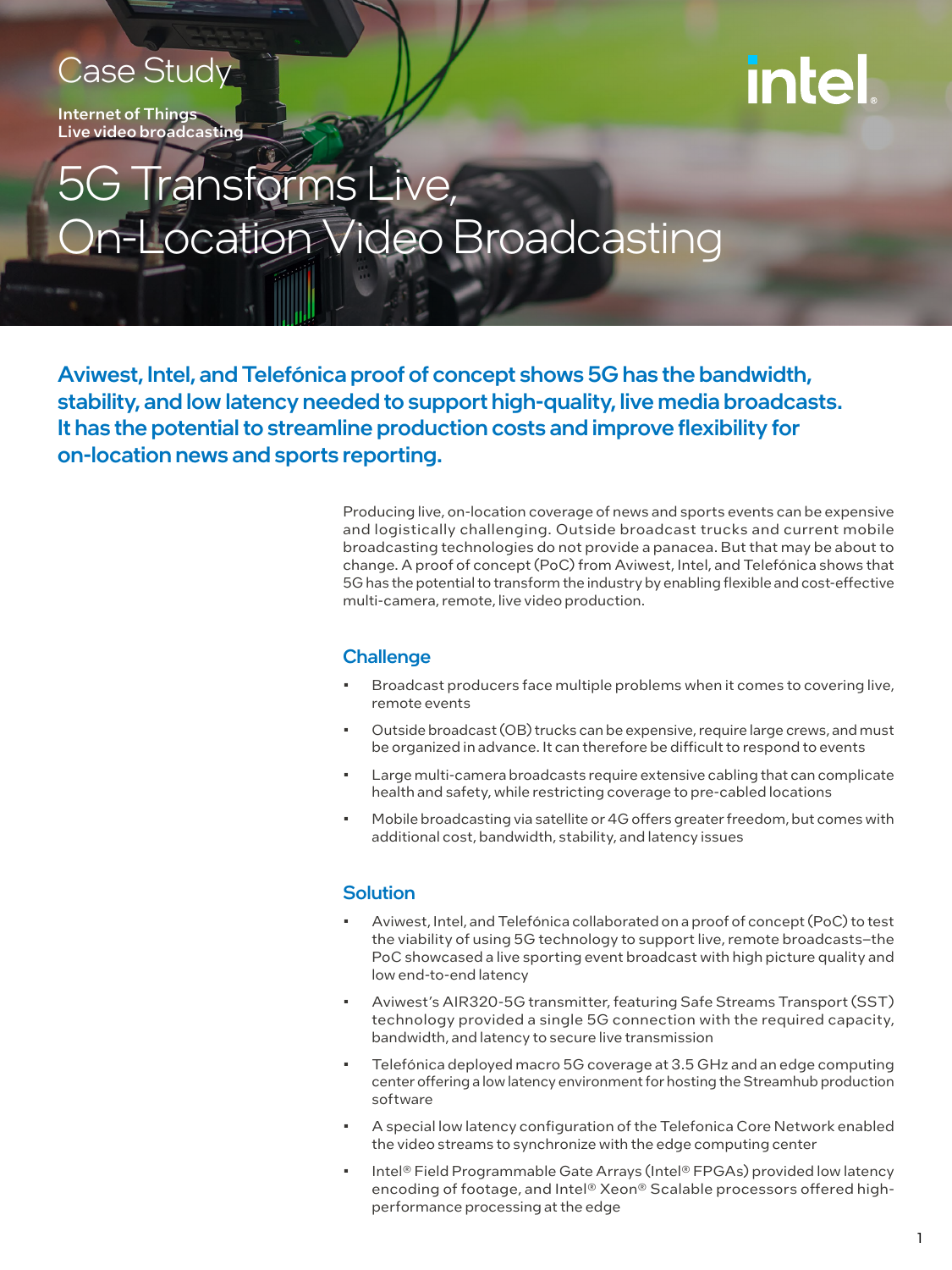#### **Results**

- The PoC showed that with the right combination of technology, 5G offers the bandwidth, latency, network capacity, and connection stability needed to support high-quality live, remote broadcasts–for live sport events, or news reports, for example
- 5G transmission and remote production using edge compute has the potential to reduce production costs, improving total cost of ownership (TCO) and potentially boosting profit

Free of extensive cabling, equipment, and crews, broadcasters can respond more quickly to events as they unfold, and take productions into places not previously possible with OB trucks.

**II** Thanks to Intel's advanced 5G leadership, remote production using mobile transmitters equipped with 5G connectivity and cloud-based production solutions will drastically reduce the complexity and cost of live production. **11** 

David Jaouen,

Sales Director Europe & LATAM at Aviwest

#### Broadcasters Need a Cost-effective, Flexible Solution for Live, Remote Event Coverage

Today's consumers are used to having a constant stream of information at their fingertips. For media outlets, particularly news and sports broadcasters, speed and efficiency of information delivery is more than just a priority—it's the foundation of their operations. In times of enormous media competition, broadcasters can't afford to be left behind, to be late, or to miss something that might be important. Oftentimes, beating the competitors means taking the broadcast out of the studio into the action. Yet, news and sports producers can face multiple problems when it comes to covering live, remote events with existing broadcast technologies.

Outside broadcast (OB) trucks require large crews and extensive equipment, making them expensive to operate and maintain. Each truck requires a generator that produces around 20,000W of energy to run media equipment. They're also large in size, between five and 18 meters in length. Event coverage must be planned and prepared well in advance.

For some sports events, like marathons, cabling can run up to miles. Often it's necessary to deploy cables in places where people can potentially pass or in places that are exposed to wind, rain, and snow. In many situations, the wiring is so complex it requires a specialist team to install and manage it. Also, the unpredictable nature of live news or sports broadcasts can require the recording and transmission of scenes that are far from the reach of deployed wiring.

#### Trialing 5G Technology to Support Live, Remote **Broadcasts**

Mobile broadcasting of live events via 4G technology offers greater creative freedom. However, broadcasters are still forced to make uncomfortable compromises and difficult choices. Technologies that deliver the right bandwidth can limit flexibility, compromise mobility, and be expensive. Yet, fully mobile, easy-to-use, and cost-effective mobile technologies can't always provide the speed, bandwidth, and low latency that is so critical to live video. However, a solution is now at hand.

5G technology can help broadcasters deliver information virtually live, while capturing viewers' attention with top-quality visuals and compelling production values. Built with 5G in mind, a network can theoretically offer data transfer speeds of up to 20 Gb/s download and 10 Gb/s upload, far exceeding what is offered by current cellular networks and other access technologies, including fiber optics1. Transmission delays of no more than 4 ms<sup>2</sup> could allow production teams to broadcast live from dozens of cameras, all streaming compressed 4K video in real time to a producer in another city. The producer could then select the best shots using production software running on an edge cloud, before transmitting footage to viewers around the world. Connection stability is also important for some mobile events—it shouldn't break down and should provide high-bandwidth data transmission even at 500 km/h. 5G networks have these rates covered.

**II** The incursion of video transmission via mobile technology to the detriment of satellite, especially in news, has been one of the great changes in the television industry. One of the current challenges is to ensure that these transmissions are reliable enough to guarantee service. And the key to that is bandwidth and latency. **11** 

Daniel Barroso, Telefonica Broadcasting Service

However, the final element that makes 5G a game changer is its ability to support 'quality of service'—in other words, the capacity needed for the service to work properly. Sometimes huge bandwidths aren't required, but it's important the network has reserve capacity for when it's needed. Technologies within 5G, like network slicing, help to ensure that capacity is available.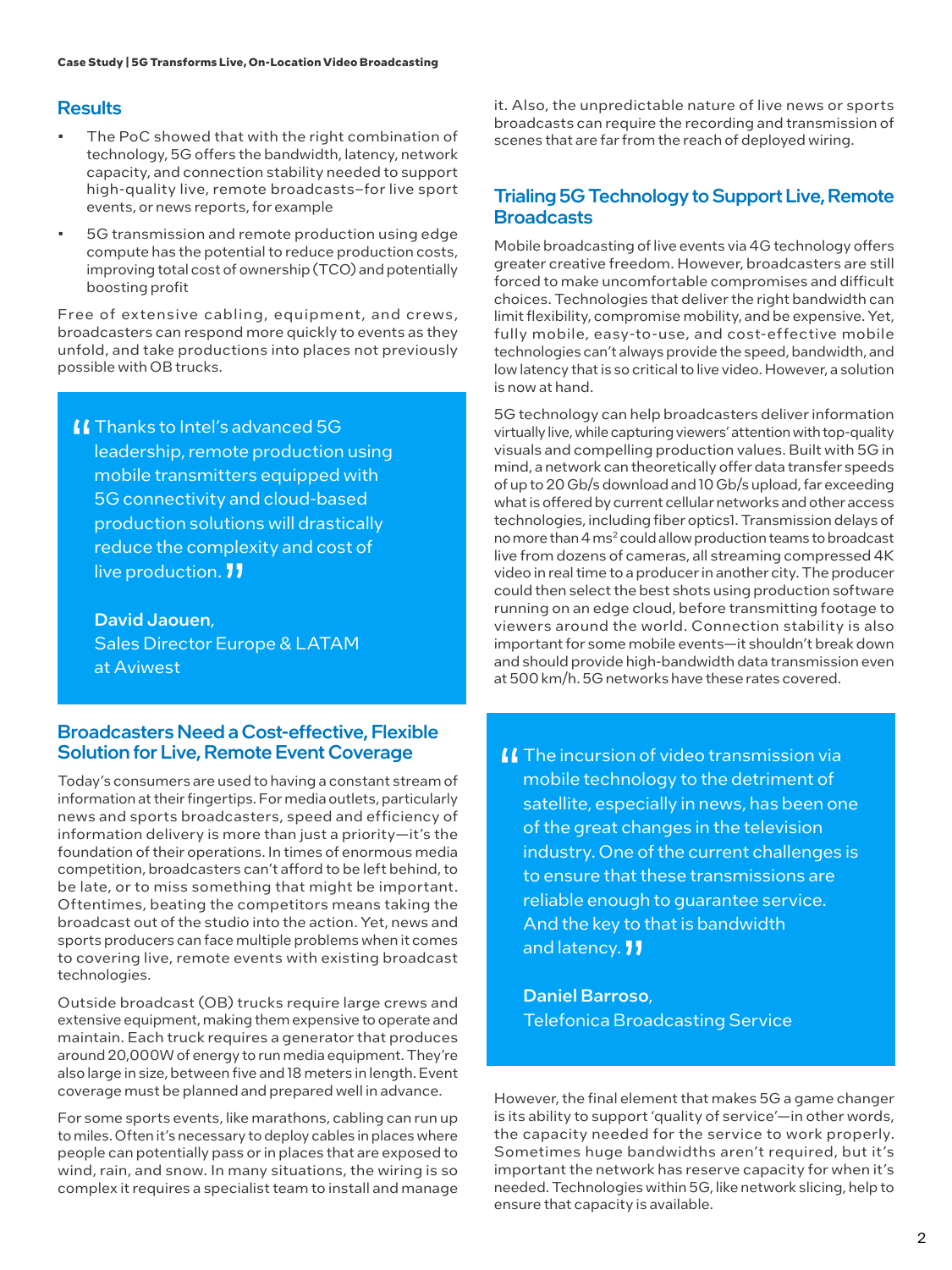To test the capabilities of 5G technology to support live remote broadcasting, Aviwest, Intel, and Telefónica recently collaborated on a year-long proof of concept (PoC) in Madrid, Spain. The aim of the trial, which was instigated by the Spanish Ministry of Economic Affairs and Digital Transformation, was to design and evaluate an early-stage PoC for 5G remote production capabilities, in particular multi-camera synchronization using 5G private networks.

#### Solution Details

The PoC sought to analyze different video coding solutions in multi-camera scenarios. It sought to learn whether 5G could enable broadcasters to remotely control cameras and carry out live, remote video production in the cloud—see figure 1. Each video camera was encoded to optimize occupied bandwidth and maintain transmission speed and video quality standards. Footage was sent through the 5G access station to the 5G core, which then forwarded session data on to the edge cloud, running Streamhub production software. Here, the producers were able to preview the low-resolution footage sent from the remote cameras in real time. Once the producer had selected the footage they wanted, a control signal was sent back to the edge. From here, the final program signal was sent, encoded, to the broadcast station for live transmission.

The PoC comprised the following technologies from Aviwest, Intel, and Telefónica:

- From Telefónica, macro 5G coverage at 3.5 GHz supported live outdoor reporting scenarios, as well as the live retransmission of events from indoors venues like theaters, auditoriums, football stadia, and conference rooms.
- Intel® field programmable gate arrays (Intel® FPGAs) in the cameras provided near real-time encoding of footage.
- Featuring two internal 5G modems and Aviwest's Safe Streams Transport (SST) technology, the AIR320-5G ultra-compact bonded cellular transmitter from Aviwest aggregates multiple networks dynamically to adapt the video bitrate, protect stream content and support retransition of lost data. However, just one 5G connection was used during the PoC, as it provided the required capacity. This setup left the second 5G modem available for redundancy purposes.
- 2nd Generation Intel® Xeon® Scalable processors installed in servers running in an edge computing center provided by Telefónica offered an environment for hosting the Streamhub production software.
- The Aviwest Streamhub appliance is a high-performance transceiver designed to meet the demanding requirements of broadcasting live video over unmanaged IP networks. It provided high channel density for highresolution transcoding of the live video stream.
- Finally, a dedicated access point name (APN) from Telefónica offered low latency access to the edge computing center.

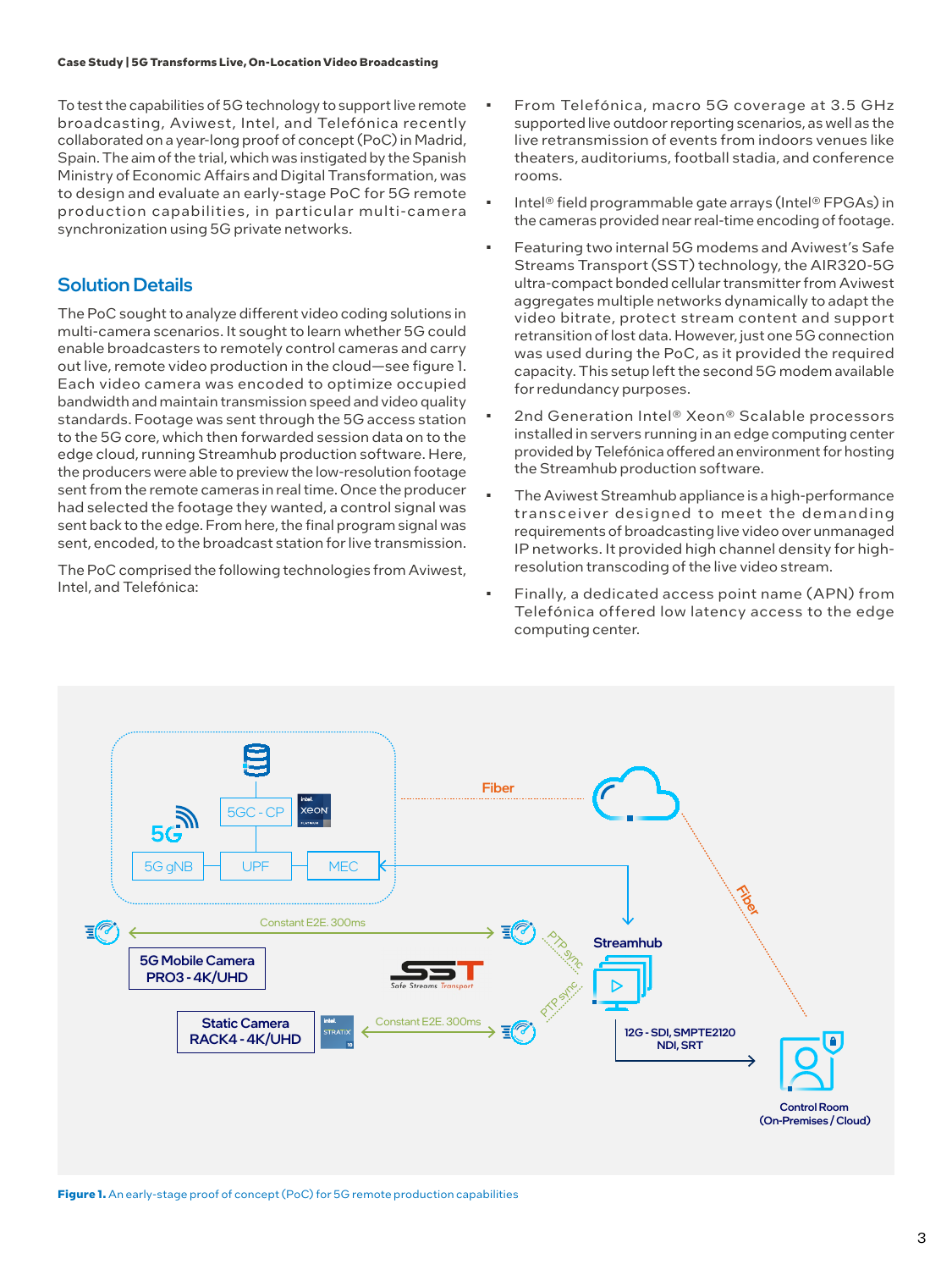#### Broadcasting Over 5G Networks Reduces Costs and Increases Flexibility

The PoC showed that 5G networks can provide uplink bandwidth of hundreds of Mbps, allowing high-quality video signals to be sent directly to a central studio with very low latency at excellent quality. Low-latency production software hosted at the edge enabled the realization and editing of video streams from multiple cameras simultaneously, enabling remote TV producers to work with footage in real time to create content for live broadcasts.

"For high-quality live video broadcasting over 5G, all that is needed is a compact Intel® technology-based transmitter and production software running on Intel Xeon processors. Expensive trucks full of dedicated equipment are no longer essential," said Mario Buritica, Business Development Manager for EMEA at Intel. "Intel's 5G and edge computing technologies can reduce costs and increase flexibility, making the live broadcast of numerous new events economically feasible."

Since far less physical equipment and cabling are needed, production teams will be able to respond flexibly to situations. A reporter sent to the scene of an event will be able to start a live broadcast upon arrival, straight from their terminal, be it a smartphone, a computer, or a 5G-equipped camera. For pre-planned and prepared coverage, such as yacht races, Grands Prix or corporate events, a 5G-based solution requires less equipment, simplifying production. Less cabling improves health and safety, since there are fewer trip hazards; can reduce costs; and makes possible more imaginative camera placements. This greater simplicity also allows broadcasters to move quickly and can make it easier to take productions into places that may have caused greater difficulty previously.

If Just the possibility of counting on a high quality 5G connectivity with guaranteed resources makes all the difference in live broadcasting. To be able to react on the spot and right away to any news or events offers an unprecedented level of flexibility in media coverage.  $\blacksquare$ 

Juan Cambiero Cuns, Head of 5G Customer Innovation at Telefónica

Broadcasting over 5G networks also enables simultaneous deployment to several remote locations for joint relay. Events such as marathons, processions, parades, and demonstrations can be covered more easily and costeffectively. Producers can have at their disposal transmissions from dozens of differently located cameras, rather than one or two video streams. Similarly, 5G makes parallel productions of the same event a reality, potentially boosting broadcaster revenue and profit. For example, one production team could cover a football match for two or more different broadcast clients with personalized support cameras, graphics, and even in different languages.

Finally, 5G-based solutions make possible live coverage from smaller, local events, whose budgets currently don't stretch to traditional broadcast production methods, extending the business of live media coverage to new markets and audiences.

#### About Aviwest

Aviwest is a leading provider of live and recorded video contribution systems over bonded unmanaged IP networks, such as cellular, Wi-Fi, satellite, or public internet. Powered by SST, a proprietary and patented intelligent IP bonding technology which has won two Technology and Engineering Emmy Awards, its products offer superior live video quality, latency, power consumption, weight, and size compromises for any portable and on-the-move, in-vehicle or fixed location contribution application. Headquartered in Saint-Grégoire, France, Aviwest supports broadcasters, video professionals, and first responders across 100+ countries worldwide. For further information, [visit: www.aviwest.com.](https://www.aviwest.com)

#### About Telefónica

Telefónica is one the largest telecommunications service providers in the world. The company offers fixed and mobile connectivity as well as a wide range of digital services for residential and business customers. With more than 365 million customers, Telefónica operates in Europe and Latin America. Telefónica is a 100% listed company and its shares are traded on the Spanish Stock Market and on those in New York and Lima.